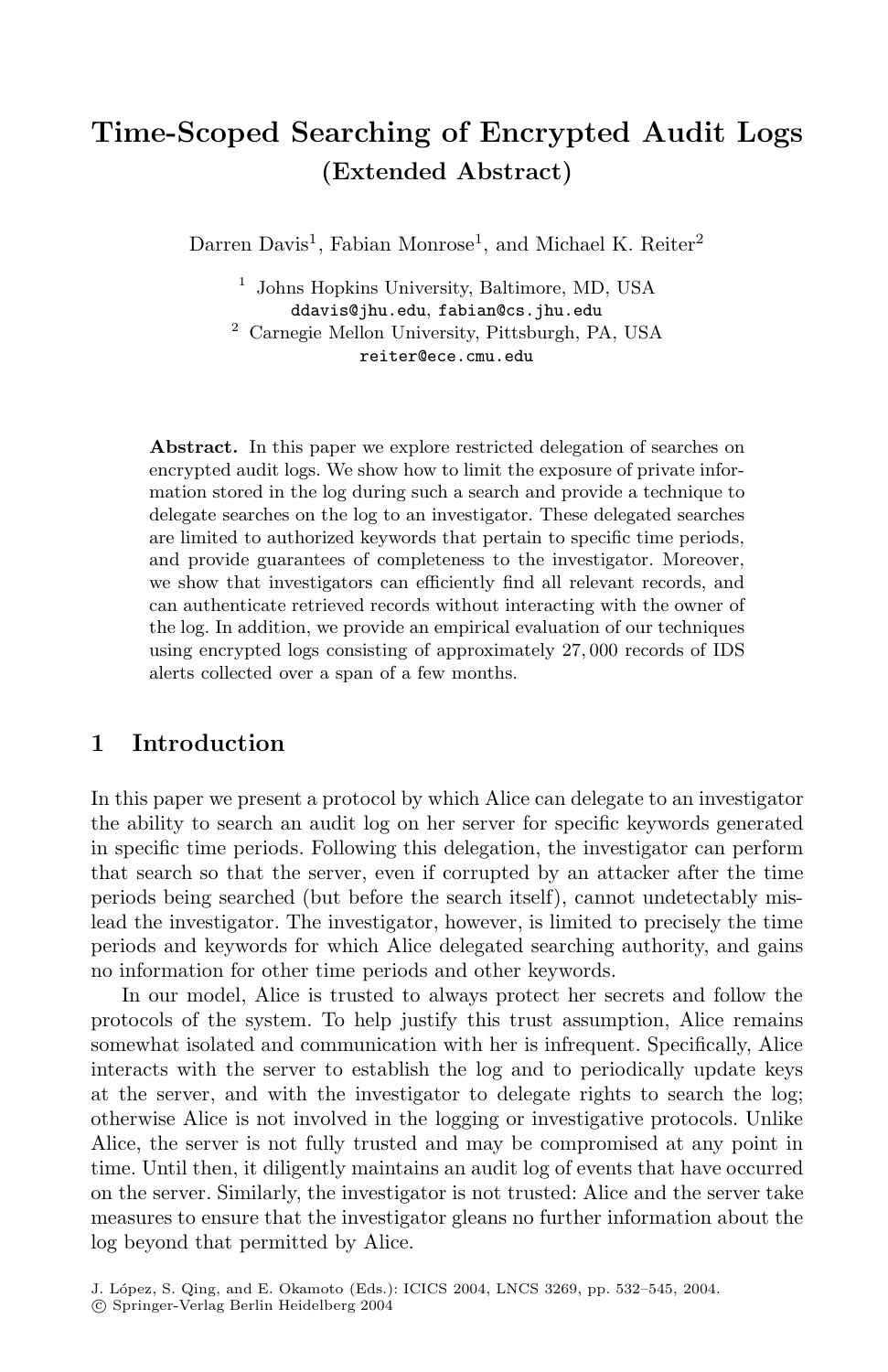While there are existing proposals that separately implement audit logs on untrusted servers, searches on encrypted data by keywords, and time-based cryptographic primitives, we believe our scheme is the first that integrates all of these constructions in an efficient manner. Moreover, we propose several new ideas which allow for a practical implementation of our goals. We detail a real implementation of our scheme and evaluate its performance using logs from a Snort intrusion detection system [6] comprised of roughly 27,000 alerts and includes attacks from nearly 1700 distinct IP address during a span of a few months.

The rest of this paper is organized as follows. In Section 2 we introduce some preliminaries and formally outline our requirements. Section 3 examines related work. Section 4 introduces our logging, authorization and searching protocols. We provide a security evaluation in Section 5. Implementation details and empirical results are presented in Section 6.

## **2 Preliminaries**

For the purposes of this paper, a log is simply a sequence of *records*, each of which encodes a *message* m. Time is broken into non-overlapping intervals, or *time periods*, each with an index typically denoted by  $p$  (i.e.,  $T_p$  is an interval of time, followed by interval  $T_{p+1}$ ). If R is a record then time(R) denotes the index of the time period when R was written, and words $(R) = \{w_1, \ldots, w_n\}$  denotes a set of keywords that characterize its message  $m$ , and on which searching will be possible. Different records can have different numbers of keywords.

Our solution to the secure logging problem consists of three protocols:

- **–** LogIt(m, W): This protocol runs locally on the server. It takes as input a message m and a collection W of words.  $(|W| = n$  need not be fixed, but can vary per invocation.) It creates a log record  $R$  that encodes  $m$ .
- **–** Auth(T,W): This protocol runs between Alice and the investigator. The investigator initiates this protocol with past time periods  $T = [p_1, p_k]$  (i.e., a contiguous sequence of k periods indexed  $p_1, \ldots, p_k$  and words W, and interacts with Alice to obtain authority (i.e., trapdoors) to search for log records R such that time(R)  $\in$  T and W ∩ words(R)  $\neq$  Ø. Upon completion, this protocol indicates either granted or denied to the investigator.
- $-$  Access $(T, W)$ : This protocol runs between the investigator and the server. The investigator begins this protocol with past time periods  $T = [p_1, p_k]$  and words W. Using this protocol, the investigator retrieves from the server each message m of each record R such that time(R)  $\in T$  and  $W \cap \text{words}(R) \neq \emptyset$ . This protocol returns to the investigator either a set of messages  $\{m\}$  or an error code tampered.

First consider an attacker who compromises the server only, and let  $p_{\text{comp}}$ denote the time period in which the server is compromised. If  $T = [p_1, p_k]$ , we abuse notation by using  $T < p$  as shorthand for  $p_k < p$ . We require a number of properties of a secure logging scheme, which we detail below. Let  $match(T, W) = \{m : \text{Loglt}(m, W') \text{ occurred in some } p \in T \land W' \cap W \neq \emptyset) \}.$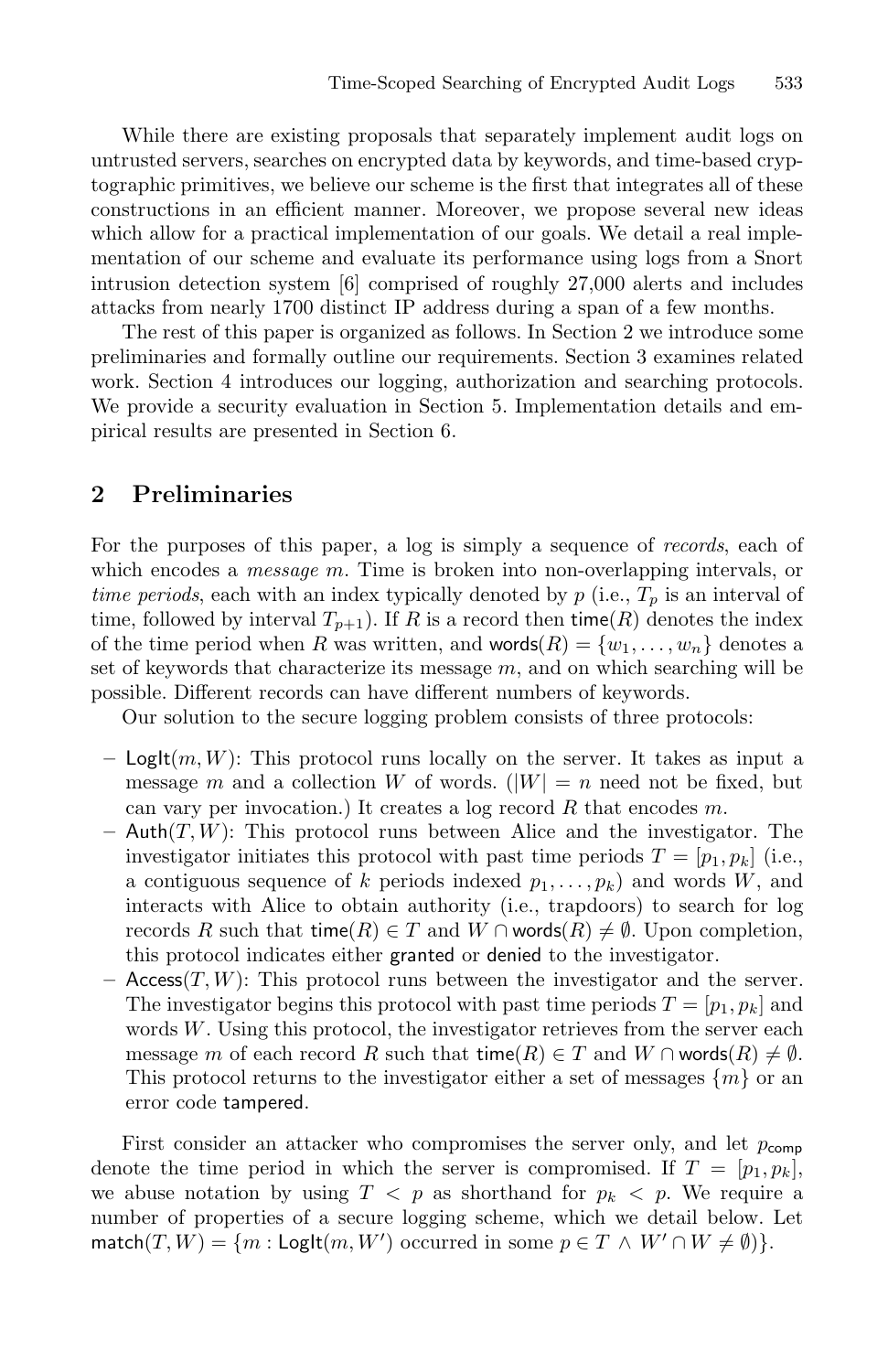**Requirement 1 (Liveness)** *If* Access(T,W) *is executed in time period* p *and returns* tampered, then  $p \geq p_{\text{comp}}$ .

**Requirement 2 (Soundness)** *If*  $T < p_{\text{comp}}$ *, then either* Access(T,  $W$ ) = tampered *or*  $\text{Access}(T, W) \subseteq \text{match}(T, W)$ .

**Requirement 3 (Completeness)** *If*  $T < p_{\text{comp}}$ *, then either* Access(T, W) = tampered *or* match $(T, W) \subseteq$  Access $(T, W)$ .

Informally, Liveness simply requires that Access not return tampered until after a compromise occurs. Soundness and Completeness require that an adversary who compromises the server be unable to undetectably insert or delete log records, respectively. We now add an additional property to protect against an investigator who attempts to overstep his authority granted by Alice.

**Requirement 4 (Privacy)** Let  $\text{Auth}(T_1, W_1), \ldots, \text{Auth}(T_k, W_k)$  denote all Auth *protocols that have resulted in* granted *and such that*  $T_i$  <  $p_{\text{comp}}$ . Then, *the investigator can learn only what it can infer from* match $(\cup_i T_i, \cup_i W_i)$ .

In addition to these properties, we include efficiency in our goals and measure quality of each of the LogIt, Auth and Access protocols according to their computation and message complexities.

## **3 Related Work**

Several works [16, 9, 3, 7] consider techniques for searching encrypted documents stored on a server for any word in the document. Typically, symmetric cryptosystems are used to encrypt documents that are then transferred to a server where searches are subsequently performed. These work differs from our setting in that the server itself performs the search, and returns relevant results to the document's owner. In the context of an audit log, since the server creates and encrypts log entries that must be eventually searched and decrypted by investigators, symmetric cryptosystems are not suitable for this purpose – once the server is compromised an adversary would obtain all of the keying material. Boneh *et al.* [4] provide a formal definition for a more relevant searchable public key-encryption scheme, but their constructions only allow for matching documents to be identified by the searcher.

In [15] Schneier *et al.* propose a scheme for securing audit logs on a remote server. The authentication of log entries is accomplished using a hash chain and a linearly evolving MAC. To facilitate searching, records contain type information, and the the owner of the log allows a searcher to read selected records based on type information of those records. However, the approach is inefficient as it requires one key to be sent from the owner to the searcher for *each* record to be searched, and the searcher must retrieve *all* records from the server to verify the hash chain. The scheme is improved upon in [12] by using a tree based scheme for deriving keys in which a non-leaf key can be used to derive all of the keys in its subtree. Unfortunately, to remain secure and efficient, only a limited set of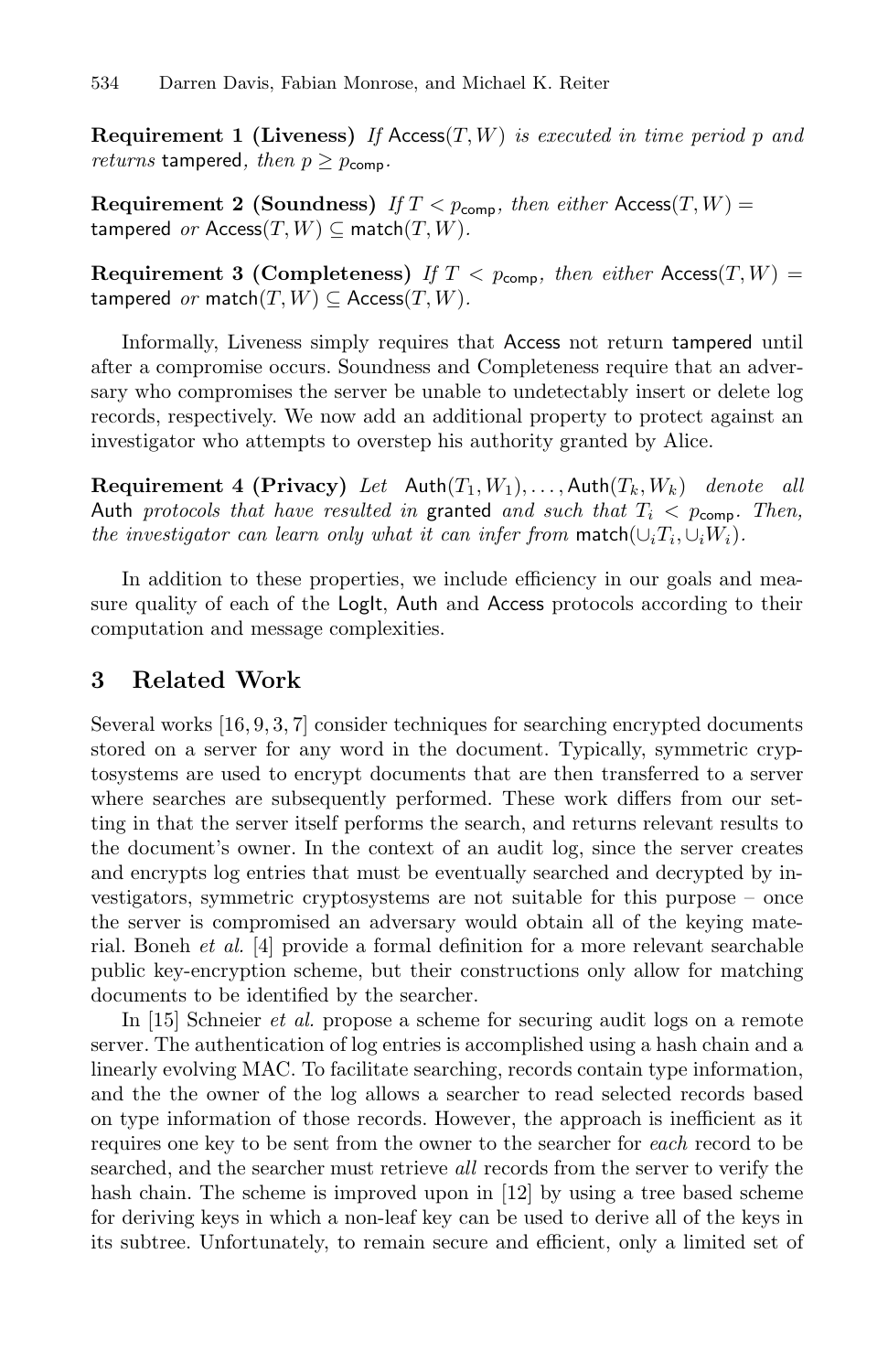record types are allowed. This limitation is problematic for an audit log, where the extracted keywords may include, for example, an IP address.

Waters *et al.* [17] subsequently proposed a searchable audit log scheme similar to the tamper resistant audit log schemes of [15]. There, in order to add a message  $m_i$  with a set of keywords to the log, a random key  $K_i$  is chosen to encrypt  $m_i$ .  $K_i$  is identity-based encrypted [5] using each keyword as a public key. Similar to [15] each record also contains part of a hash chain and a corresponding MAC. To perform a search for keyword  $w$ , an investigator requests the trapdoor for that keyword  $(d_w)$  from the owner. Next, she retrieves each record and attempts to decrypt each word using  $d_w$ . To avoid retrieving all records and attempting one IBE operation per keyword [17] suggests an improvement that groups a small number of consecutive log records into a "block". Once all of the records in the block are stored, a special index record is written; for each keyword  $w$  associated with any record in the block, the index record contains an IBE with public key  $w$  of a list of records that contain  $w$  and the corresponding encryption keys. Unfortunately, as we show in Section 6, this enhancement still has significant performance limitations.

More distantly related work is that of time-based signatures (e.g,  $[11, 13]$ ). For the most part, these work present schemes for timestamping digital documents using trusted servers. In some cases, e.g [13], identity-based constructions are used to reveal signatures on documents (or the documents themselves) at a specified point of time in the future; documents are encrypted with a public key for the date on which they are to be revealed, and each day, the server reveals the IBE decryption key corresponding to that date.

**Discussion.** The approach of [17] does not meet the *soundness* requirement as searches cannot be time-restricted – hence Access would return all entries that match irrespective of when these records were written. For similar reasons, their approaches for searching encrypted audit logs do not meet the *Privacy* requirement. Note that using the tree-based approach of [12] to encrypt log or index records, one can adapt [17] to achieve time limited searches. However, such an approach would be inefficient. To see why, consider how time-scoped searching could be trivially achieved in [17]. To do so, the time time( $R_i$ ) during which a record  $R_i$  occurs is stored in that record and identity-based encrypted using time( $R_i$ )| $w_{ij}$  instead of  $w_{ij}$ . Searches are performed as before, with the only change being that the investigator asks Alice for the trapdoors corresponding to each keyword she wants to search for during an interval of time. Unfortunately, this simplistic scheme results in a significant performance penalty for Alice; to search for a single keyword in  $t$  distinct time zones, Alice must provide the investigator with  $O(t)$  IBE keys.

## **4 Protocols**

In this section we detail the logging algorithm executed on Alice's computer, as well as the authorization and access protocols that are executed by the investigator. Our algorithms utilize a number of cryptographic tools: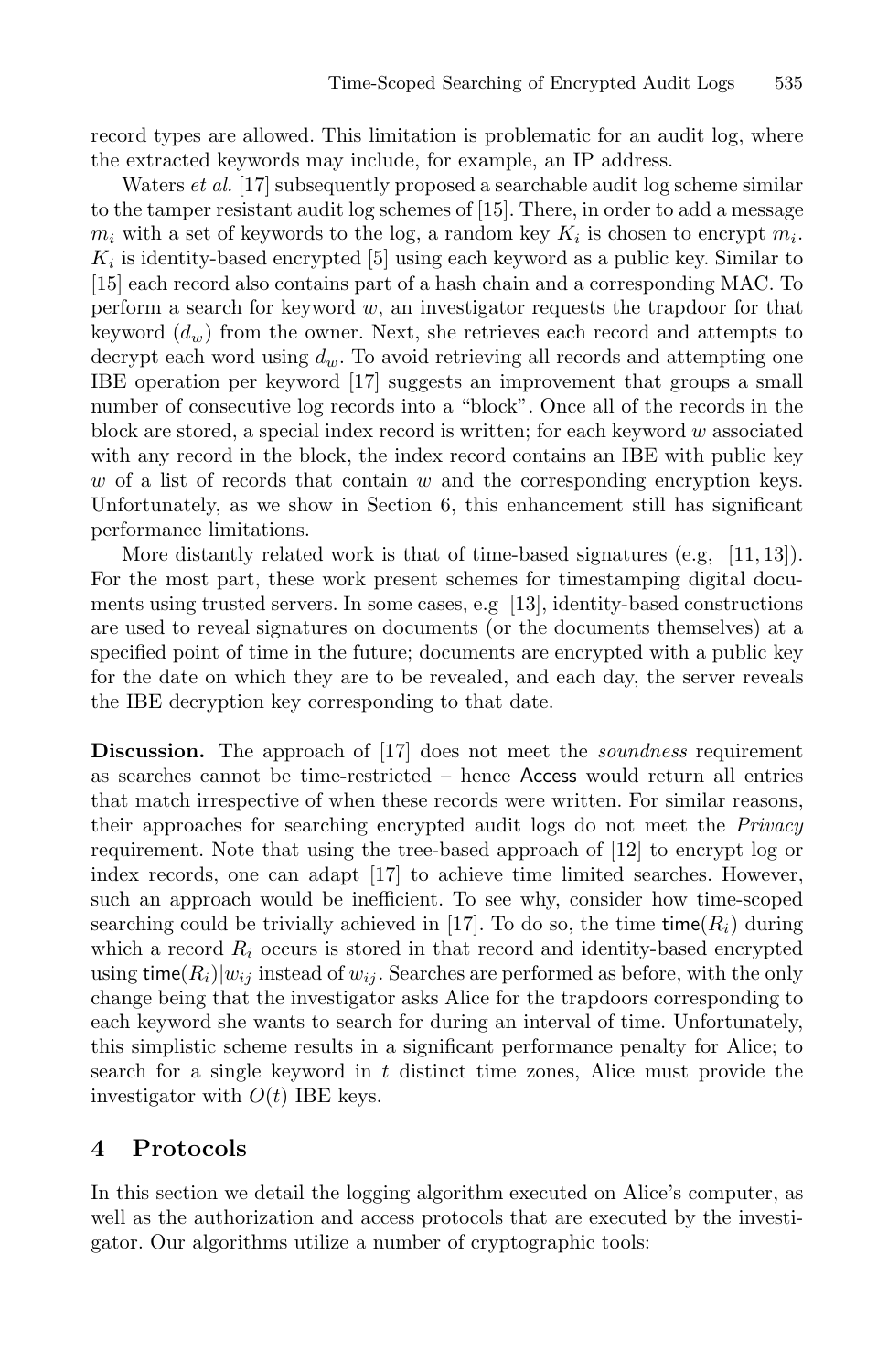*Symmetric Encryption.* A symmetric encryption system is a tuple  $(\mathcal{K}^{\text{sym}},\mathcal{M}^{\text{sym}},$  $\mathcal{C}^{\text{sym}}, \mathcal{E}^{\text{sym}}, \mathcal{D}^{\text{sym}}$ ) where  $\mathcal{K}^{\text{sym}}, \mathcal{M}^{\text{sym}}$  and  $\mathcal{C}^{\text{sym}}$  are sets of keys, plaintexts, and ciphertexts, respectively.  $\mathcal{E}^{\text{sym}}$  is a randomized algorithm that on input  $K \in$  $\mathcal{K}^{\mathsf{sym}}$  and  $M \in \mathcal{M}^{\mathsf{sym}}$  outputs a  $C \in \mathcal{C}^{\mathsf{sym}}$ ; we write this  $C \leftarrow \mathcal{E}_K^{\mathsf{sym}}(M)$ .  $\mathcal{D}^{\mathsf{sym}}$ is a deterministic algorithm that on input  $K \in \mathcal{K}^{\mathsf{sym}}$  and  $C \in \mathcal{C}^{\mathsf{sym}}$  outputs  $M \in \mathcal{M}^{\text{sym}}$ , i.e.,  $M \leftarrow \mathcal{D}_K^{\text{sym}}(C)$ , or else outputs  $\perp$  (if C is not a valid ciphertext for key K). Naturally we require that if  $C \leftarrow \mathcal{E}_K^{\text{sym}}(M)$  then  $M \leftarrow \mathcal{D}_K^{\text{sym}}(C)$ . In addition, we require that  $(K^{sym}, \mathcal{M}^{sym}, \mathcal{C}^{sym}, \mathcal{E}^{sym}, \mathcal{D}^{sym})$  be secure under chosen ciphertext attacks, i.e., property ROR-CCA from [1].

*Identity-based Encryption.* An identity-based encryption system is a tuple  $(\mathcal{M}^{ib}$ , Cibe,  $\mathcal{I}^{\text{ibe}}, \ \mathcal{X}^{\text{ibe}}, \ \mathcal{E}^{\text{ibe}}, \ \mathcal{D}^{\text{ibe}}$ ) where  $\mathcal{M}^{\text{ibe}}$  and  $\mathcal{C}^{\text{ibe}}$  are sets of plaintexts and ciphertexts, respectively.  $\mathcal{I}^{\dot{\mathsf{b}}\mathsf{e}}$  is an initialization routine that generates a "master key"  $K^{ibe}$  (and other public parameters).  $\mathcal{X}^{ibe}$  is an algorithm that, on input  $w \in \{0,1\}^*$  and  $K^{\text{ibe}}$ , outputs a "private key" d, i.e.,  $d \leftarrow \mathcal{X}_{K^{\text{ibe}}}(w)$ .  $\mathcal{E}^{\text{ibe}}$  is a randomized algorithm that on input  $w \in \{0,1\}^*$  and  $M \in \mathcal{\hat{M}}^{\text{ibe}}$  outputs a  $C \in \mathcal{C}^{\text{ibe}}$ ; we write this  $C \leftarrow \mathcal{E}_K^{\text{ibe}}(M)$ .  $\mathcal{D}^{\text{ibe}}$  is an algorithm that with input a private key d and ciphertext  $C \in \mathcal{C}^{\text{ibe}}$ , outputs an  $M \in \mathcal{M}^{\text{ibe}}$ , i.e.,  $M \leftarrow \mathcal{D}_d^{\text{ibe}}(C)$ , or else outputs  $\perp$ . We require that if  $d \leftarrow \mathcal{X}_{K^{\text{ibe}}}(w)$  and  $C \leftarrow \mathcal{E}_{w}^{\text{ibe}}(M)$  then  $M \leftarrow \mathcal{D}_d^{\text{ibe}}(C)$ . We require that  $(\mathcal{M}^{\text{ibe}}, \mathcal{C}^{\text{ibe}}, \mathcal{I}^{\text{ibe}}, \mathcal{E}^{\text{ibe}}, \mathcal{D}^{\text{ibe}})$  is secure under chosen ciphertext attacks, i.e., property IND-ID-CCA from [5].

*Hash functions.* We use a deterministic hash function  $h : \{0,1\}^* \to \mathsf{Range}(h)$ , which we model as a random oracle  $[2]$ . Since our protocol utilizes outputs of h as cryptographic keys for symmetric encryption, we require  $\mathsf{Range}(h) = \mathcal{K}^{\mathsf{sym}}$ .

*Digital signatures.* A digital signature algorithm is a tuple  $(M^{\text{sig}}, \text{Pub}^{\text{sig}}, \text{Priv}^{\text{sig}})$  $\Sigma^{\text{sig}}$ ,  $\mathcal{I}^{\text{sig}}$ ,  $\mathcal{S}^{\text{sig}}$ ,  $\mathcal{V}^{\text{sig}}$ ) where  $\mathcal{M}^{\text{sig}}$ ,  $\mathsf{Pub}^{\text{sig}}$ ,  $\mathsf{Priv}^{\text{sig}}$  and  $\Sigma^{\text{sig}}$  are sets of messages, public verification keys, private signature keys, and signatures, respectively.  $\mathcal{I}^{\text{sig}}$  is a randomized algorithm that produces a signature key  $S \in \mathsf{Priv}^{\mathsf{sig}}$  and corresponding verification key  $V \in \mathsf{Pub^{sig}}$ , i.e.,  $(S, V) \leftarrow \mathcal{I}^{sig}$ .  $\mathcal{S}^{sig}$  is an algorithm that on input  $S \in \text{Priv}^{\text{sig}}$  and message  $M \in \mathcal{M}^{\text{sig}}$ , returns a signature  $\sigma \in \Sigma^{\text{sig}}$ , i.e.,  $\sigma \leftarrow \mathcal{S}_S^{\text{sig}}(M)$ .  $\mathcal{V}^{\text{sig}}$  is an algorithm that on input  $V \in \text{Pub}^{\text{sig}}$ , message  $M \in \mathcal{M}^{\text{sig}}$ , and signature  $\sigma \in \Sigma^{\text{sig}}$ , returns a bit. We require that if  $(S, V) \leftarrow \mathcal{I}^{\text{sig}}$  and  $\sigma \leftarrow S_S^{\text{sig}}(M)$ , then  $\mathcal{V}_V^{\text{sig}}(M,\sigma) = 1$ . We require that the signature scheme is existentially unforgeable against chosen message attacks [10].

Tuples. We treat protocol messages as typed tuples, denoted  $\langle \ldots \rangle$  for tuples of multiple elements; we will typically drop the brackets for a tuple of one element. All tuples are "typed" in the sense that the set from which the element is drawn is explicitly named in the tuple representation, i.e., a tuple  $\langle i, C \rangle$  where  $i \in \mathbb{N}$ and  $C \in \mathcal{C}^{\text{ibe}}$  would be represented as  $(i : \mathbb{N}, C : \mathcal{C}^{\text{ibe}})$ . We presume that all algorithms confirm the types of their arguments and each tuple they process, particularly those formed as the result of decryption. For readability, however, we do explicitly include these checks in our protocol descriptions.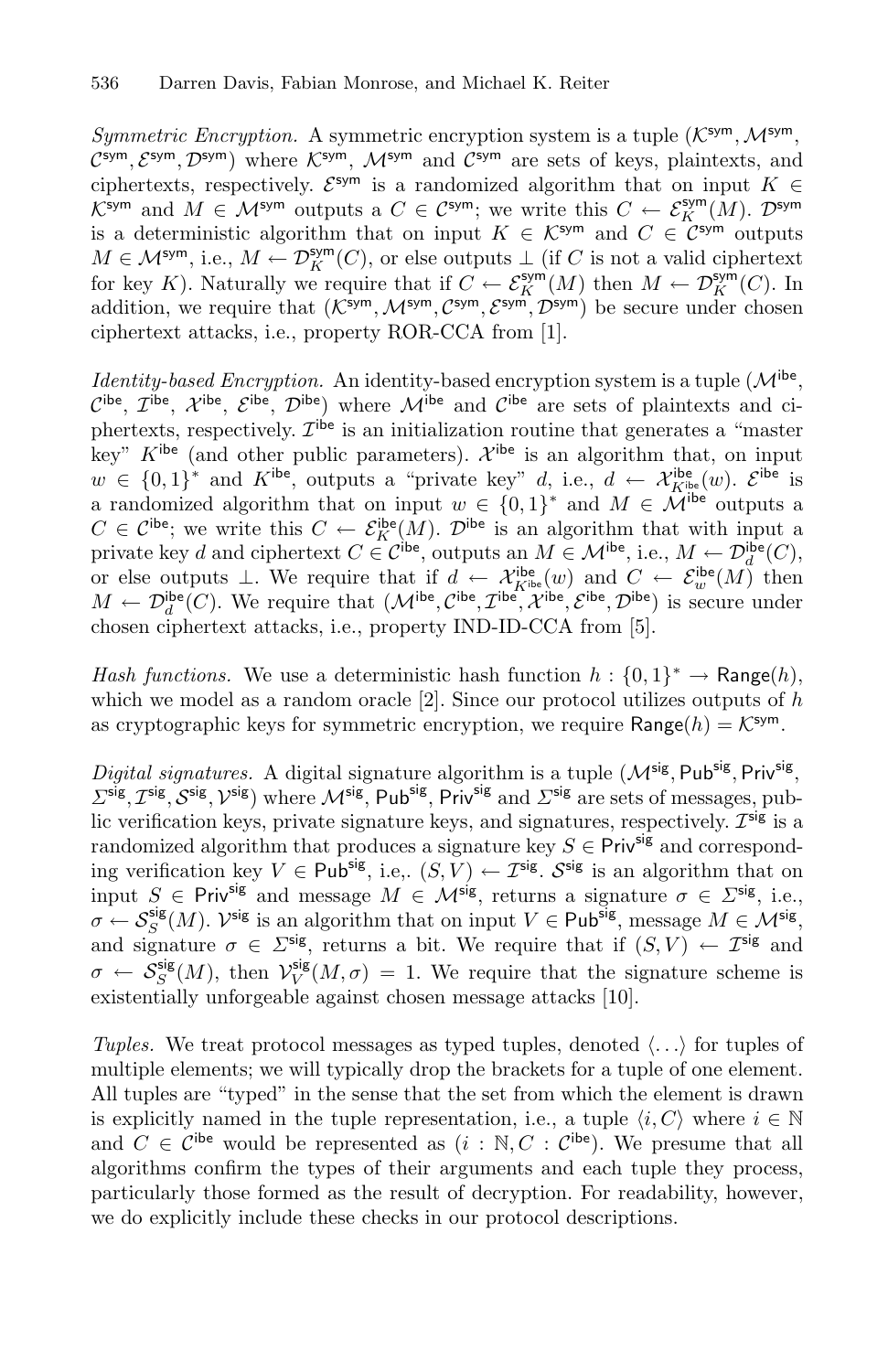Below we detail the LogIt, Auth and Access protocols. Alice initializes these protocols by generating a master key for the identity based encryption scheme, i.e.,  $K^{ibe} \leftarrow \mathcal{I}^{ibe}$ ), which she keeps secret. She provides to the server the public parameters of the identity-based encryption scheme and any other public parameters needed by the cryptographic algorithms.

#### **4.1 Logging**

The logging function **LogIt** that is executed on the server is shown in Figure 1. This figure contains three groups of lines: global variables (lines  $1-7$ ), the LogIt function itself (lines  $8-13$ ), and another function AnchorIt (lines  $14-24$ ) that will be explained subsequently.

The LogIt function is given the message m to be logged and words  $w_1, \ldots, w_n$ that characterize this message (line 8), and is required to insert this message as the next record in the log. The log itself is the global variable record (line 1) that maps natural numbers to log records (which themselves are elements of Range(h)  $\times$  C<sup>sym</sup>), and the index of the position in which this new record should be placed is rIndex (line 2).

The LogIt function begins by assembling the plaintext record  $R$  consisting of rIndex, m, and one "backpointer"  $bp(w_i)$  for each  $j \in [1, n]$  (line 9). Each backpointer is an element of  $\mathcal{C}^{\text{ibe}}$  generated by encrypting with the word  $w_j$ . The plaintext of the backpointer  $bp(w_i)$  indicates the record created by the most recent previous LogIt invocation in which  $w_i$  was among the words provided as an argument.

The actual plaintext of  $bp(w_i)$  becomes apparent when considering how the current invocation of LogIt updates each  $bp(w_i)$  to point, in effect, to the record this invocation is presently creating: it simply encrypts  $h(R)$  under  $w_i$  (line 12). As a mechanism to speed up other protocols that will be described later, the plaintext also includes the index j. Once  $h(R)$  and j are encrypted under  $w_i$ , they are saved for use in the next invocation of LogIt (or AnchorIt, see below).

R itself is stored in record(rlndex) after encrypting it with  $h(R)$  and prepending  $h(h(R))$  (line 13). This counter-intuitive construction is justified by the following observation:  $r = h(R)$  can serve as a search key for requesting this record (i.e., by asking the server for the record with first component  $h(r)$ ); the decryption key for decrypting its second component  $\mathcal{E}_r^{\text{sym}}(R)$ ; and a means to authenticate the result R by checking that  $h(R) = r$ . The utility of this construction will become clearer below. We note that this construction requires  $h$  to behave like a random oracle, as it must return a random encryption key from  $K^{\text{sym}}$ .

Periodically, the server invokes the AnchorIt routine (line 15) to create an *anchor record*. Anchor records, each of which is an element of  $Range(h) \times C^{sym} \times$  $\Sigma^{\text{sig}}$ , are stored in anchor (line 3), and the next anchor record will be written to anchor(aIndex). Intuitively, the duration of time that transpires between writing anchor records defines the minimum duration of time in which an investigator can be granted authority to search.

The Anchorit function is called with a *time key*  $TK \in \mathcal{K}^{\text{sym}}$ , and an *authentication key AK*  $\in$  Priv<sup>sig</sup>. The AnchorIt function creates a record A (line 17) that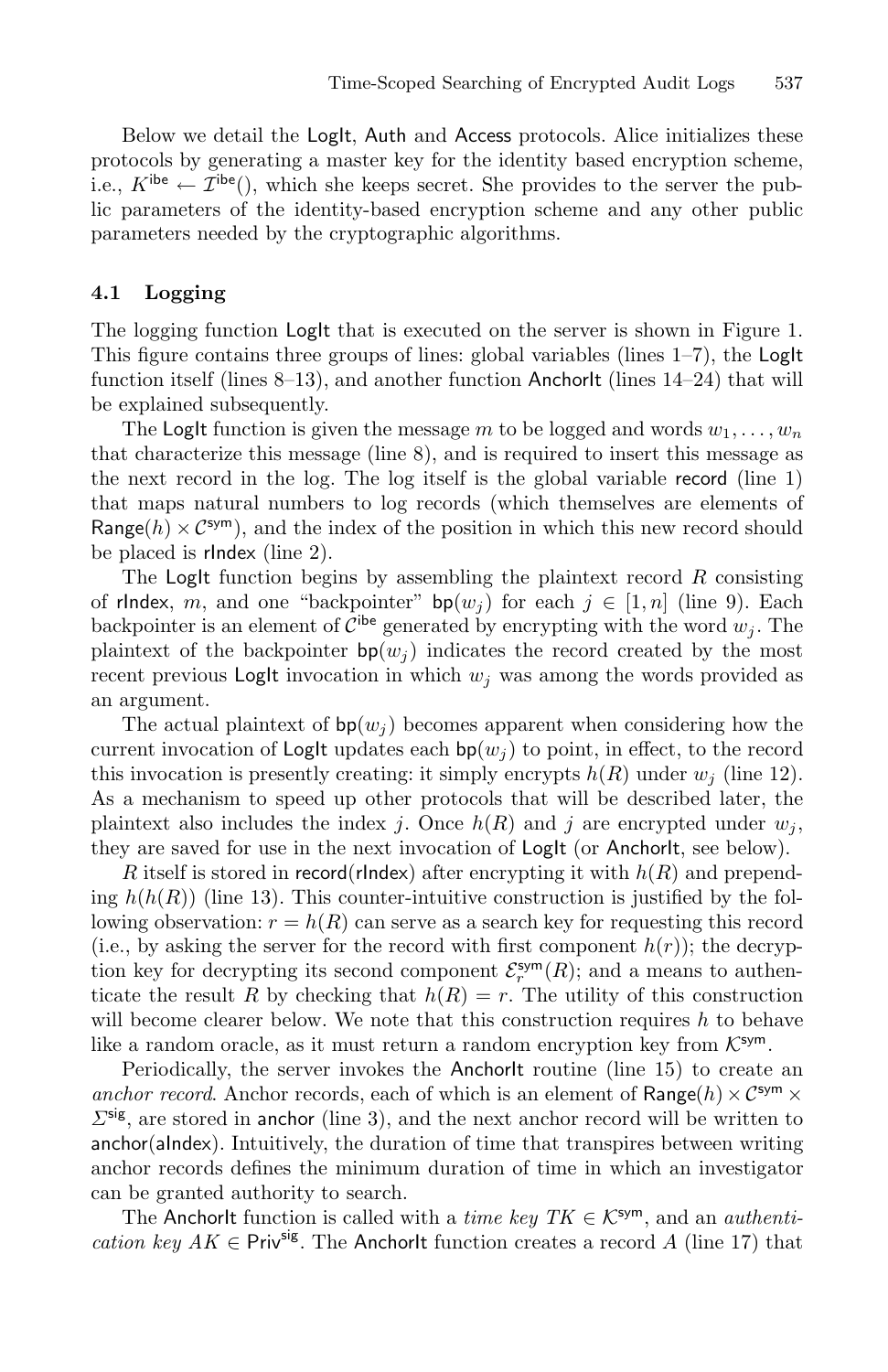| 1. record : $\mathbb{N} \to \mathsf{Range}(h) \times C^{\mathsf{sym}}$                              | - the log records                                                                                                          |
|-----------------------------------------------------------------------------------------------------|----------------------------------------------------------------------------------------------------------------------------|
| 2. $r$ Index: $\mathbb N$                                                                           | - last record written                                                                                                      |
| 3. anchor : $\mathbb{N} \to \mathsf{Range}(h) \times C^{\mathsf{sym}} \times \Sigma^{\mathsf{sig}}$ | - anchor records; written periodically                                                                                     |
| 4. alndex : $\mathbb N$                                                                             | - last anchor written                                                                                                      |
| 5. prevAncHash : Range $(h)$                                                                        | - hash of plaintext of previous anchor;                                                                                    |
|                                                                                                     | initialized by prevAncHash $\stackrel{R}{\leftarrow}$ Range(h)                                                             |
| 6. current : $\{0,1\}^* \rightarrow \{\text{true}, \text{false}\}$                                  | - true iff $w$ used since last anchor;                                                                                     |
|                                                                                                     | initialized current $(w)$ = false                                                                                          |
| 7. bp : $\{0, 1\}^* \to C^{ibe}$                                                                    | - plaintext of $bp(w)$ contains hash of last                                                                               |
|                                                                                                     | record pertaining to $w$ ;                                                                                                 |
|                                                                                                     | initialized with $r \stackrel{R}{\leftarrow} \mathcal{M}^{\text{ibe}}$ ; bp $(w) \leftarrow \mathcal{E}^{\text{ibe}}_w(r)$ |

LogIt function, invoked locally to generate new log record

|     | 8. LogIt $(m, w_1, \ldots, w_n : \{0, 1\}^*)$                                                | - <i>m</i> is message to be logged; $w_1, \ldots, w_n$ is                           |
|-----|----------------------------------------------------------------------------------------------|-------------------------------------------------------------------------------------|
| 9.  | $R \leftarrow \langle \textsf{rIndex}, m, \textsf{bp}(w_1), \dots, \textsf{bp}(w_n) \rangle$ | vector of words describing $m$                                                      |
| 10. | for each $j \in [1, n]$                                                                      |                                                                                     |
| 11. | current $(w_i) \leftarrow \text{true}$                                                       | - mark $w_i$ involved in a record                                                   |
| 12. | $\mathsf{bp}(w_j) \leftarrow \mathcal{E}^{\mathsf{ibe}}_{w_j}(\langle h(R), j \rangle)$      | - <i>next</i> record with $w_i$ will include $bp(w_i)$ ;                            |
|     |                                                                                              | anyone able to decrypt $bp(w_j)$ can<br>authenticate R using $h(R)$ (c.f., line 13) |
| 13. | record (rIndex) $\leftarrow \langle h(h(R)), \mathcal{E}_{h(R)}^{\mathsf{sym}}(R) \rangle$   | - $h(R)$ permits record to be retrieved,                                            |
| 14. | $r$ Index $\leftarrow$ rIndex $+1$                                                           | decrypted and authenticated                                                         |
|     |                                                                                              |                                                                                     |

AnchorIt function, invoked locally to write an anchor record

15. AnchorIt( $TK : \mathcal{K}^{\text{sym}}, AK : \text{Priv}^{\text{sig}})$ 16.  $w_1, \ldots, w_n \leftarrow \langle w : \text{current}(w) = \text{true} \rangle$  - words in log records since last anchor 17.  $A \leftarrow \langle \text{alndex}, \text{prevArchclash}, \text{bp}(w_1), \dots, \text{bp}(w_n) \rangle$ 18. prevAncHash  $\leftarrow h(A)$ 19. **foreach**  $j \in [1, n]$ 20. current $(w_i) \leftarrow \texttt{false}$  - reset current $(w)$ 21.  $C \leftarrow \mathcal{E}_{TK}^{\text{sym}}$ - without  $TK$ , its infeasible to determine previous anchor containing  $bp(w_i)$ 22. bp $(w_i) \leftarrow \mathcal{E}_{w_i}^{\text{ibe}}$ - the *next* record containing  $w_j$ 23.  $C \leftarrow \mathcal{E}_{TK}^{\text{sym}}$ will be pointed to by  $bp(w_i)$ 24. anchor(aIndex)  $\leftarrow \langle h(TK), C, \mathcal{S}_{AK}^{\text{sig}}(C) \rangle$ 25. aIndex  $\leftarrow$  aIndex  $+1$ 

Fig. 1. The LogIt and AnchorIt algorithms

contains alndex, backpointers for all words  $w$  provided to some LogIt function call since the last AnchorIt call (as indicated by current $(w)$ , see line 11), and a hash of the value A constructed in the last call to AnchorIt; this hash value is denoted prevAncHash(lines 17–18).

Like LogIt, AnchorIt also updates the backpointers for those words for which backpointers were included in  $A$  (lines 21–22). The primary difference in how AnchorIt creates the new backpointer for word  $w$  is that the contents are en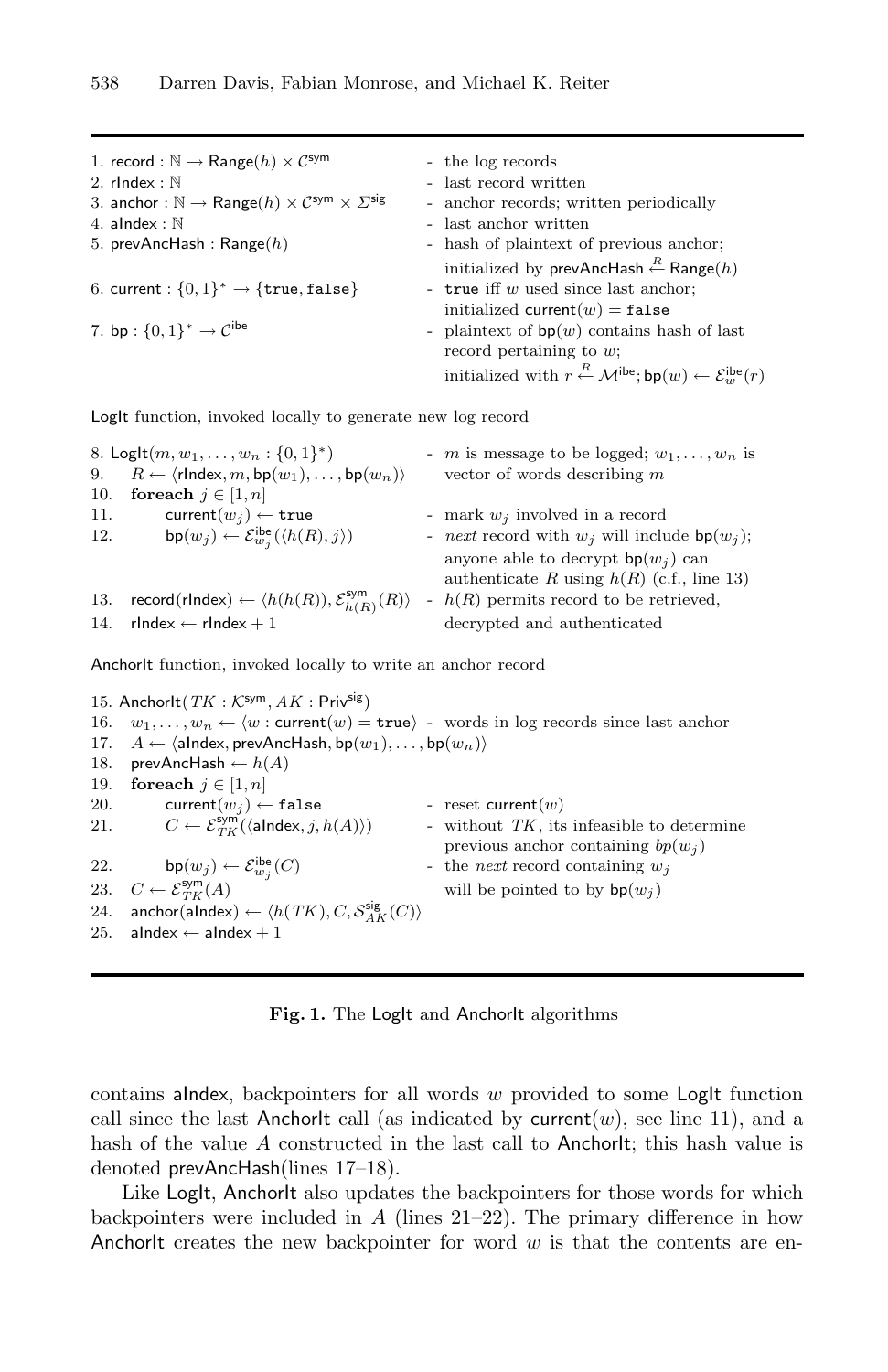crypted under *both* the time key *TK* (line 21) and w (line 22). As such, the contents are useful only to those who can decrypt both. As in Log<sub>It, these new</sub> backpointers are saved for use in the next invocation of LogIt (or AnchorIt). Finally, A is encrypted under  $TK$ , and is stored signed by  $AK$  and with  $h(TK)$ as its search key. Intuitively, an investigator given *TK* and the public key corresponding to  $AK$  can request this anchor record (by requesting  $h(TK)$ , verify the digital signature in the third component, and decrypt the contents (second component) to obtain A.

#### **4.2 Authorization**

Suppose an investigator requests to search for records that occurred during time intervals  $T = [p_1, p_k]$  that are related to any keywords in W, i.e., by invoking Auth $(T, W)$ . The investigator sends the values T and W to Alice. If Alice does not approve authorization of the requested search, denied is returned. Otherwise, she provides several values to the investigator to facilitate the search (i.e., so the investigator can perform  $\text{Access}(T, W)$  and returns granted.

- 1. For each keyword  $w \in W$ , Alice computes  $d_w \leftarrow \mathcal{X}_{K^{ib\mathbf{e}}}^{ib\mathbf{e}}(w)$  and sends  $d_w$  to the investigator.
- 2. Alice computes the value  $AK \in \mathsf{Priv}^{\mathsf{sig}}$  provided to the first call to AnchorIt at the end of period  $p_k$ . In addition, Alice computes every  $TK \in \mathcal{K}^{\text{sym}}$  provided to any AnchorIt call at the end of time intervals  $[p_1, p_k]$ . Alice then sends these time keys and the single public verification key corresponding to *AK* to the investigator.

#### **4.3 Access**

For ease of exposition, we discuss the investigator's access protocol in terms of a single keyword w; this protocol can be run in parallel for multiple words. Recall from Section 4.2 that the investigator is in possession of (i) all time keys  $TK \in \mathcal{K}^{\text{sym}}$  that were provided to any AnchorIt invocation at the end of a period in  $T = [p_1, p_k]$  – we denote these timekeys by  $TK_1, \ldots, TK_k$  – and (ii) the public verification key  $VK \in \mathsf{Pub^{sig}}$  corresponding to the private signature key  $AK \in$  Priv<sup>sig</sup> provided to the AnchorIt call at the end of period  $p_k$ . Though Access is described in Section 2 as taking T and the set W (which in this case is  $\{w\}$ ) as arguments, here we abuse notation and specify it taking  $VK \in \mathsf{Pub^{sig}}$  and  $TK_1, \ldots, TK_k \in \mathcal{K}^{\text{sym}}$ .

Pseudocode for the Access operation is shown in Figure 2. In this pseudocode, we presume that the server provides interfaces by which the investigator can specify a value  $r \in \text{Range}(h)$  and request from the server the element of record of the form  $\langle r, C \rangle$ , if one exists, or the element of anchor of the form  $\langle r, C, \sigma \rangle$ , if one exists. We denote these operations by  $C \leftarrow$  record.retrieve(r) and  $\langle C, \sigma \rangle$   $\leftarrow$ anchor.retrieve $(r)$ , respectively (lines 8, 18, 27). In addition, it is intended in Figure 2 that variables i, j, n are elements of N; v and annotations thereof (e.g.,  $v'$ ) are elements of Range(h); b and annotations thereof (e.g.,  $b_j$ ) are elements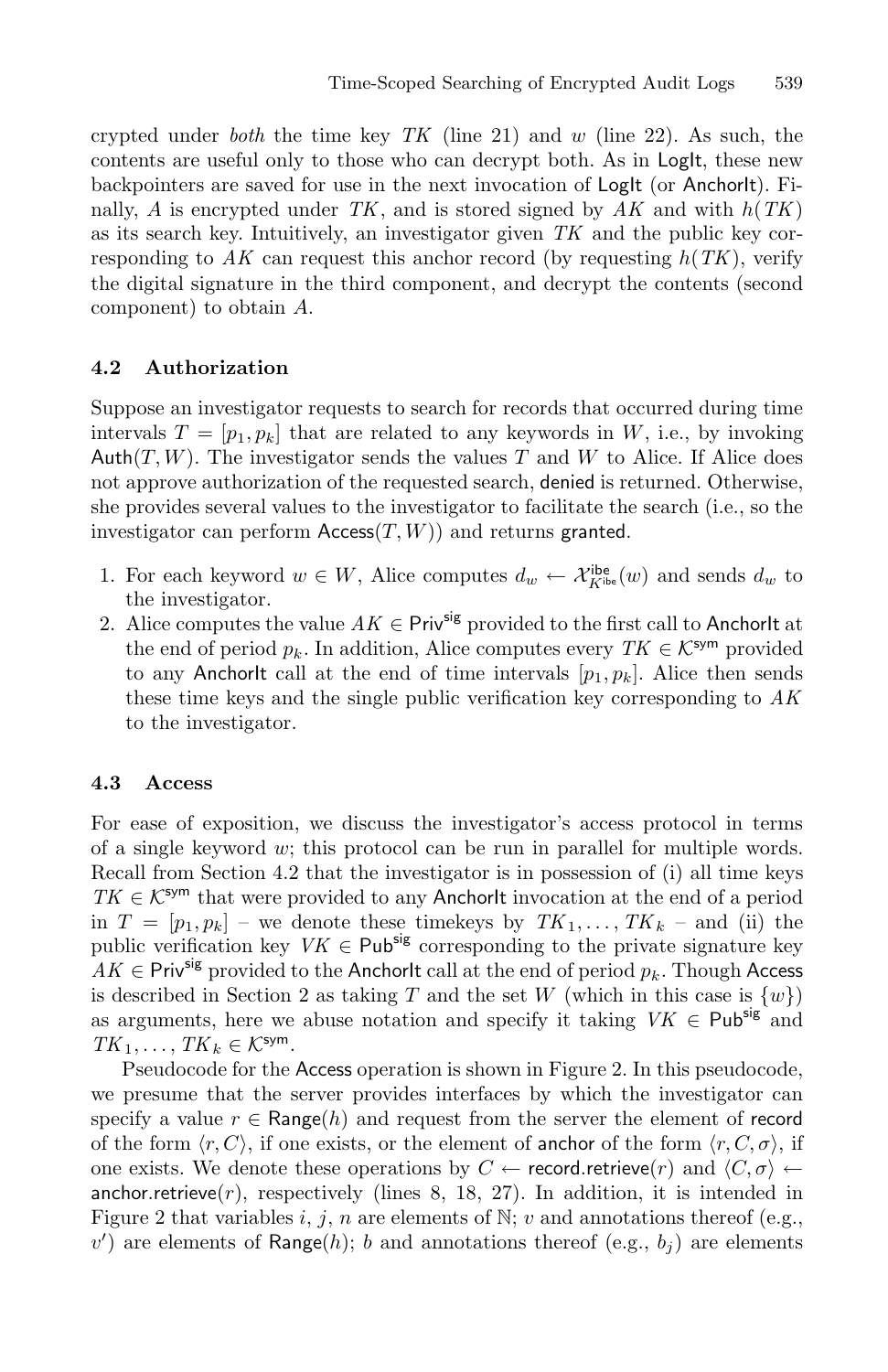Finds which of  $b_1, \ldots, b_n$ , if any, successfully decrypts using  $d_w$  and  $TK_p$ 

1. scanAnchor $(p, v, b_1, \ldots, b_n)$ 

2.  $\ell \leftarrow \arg \min_{\ell'} : \ell' > n \ \lor \ \langle v', j' \rangle \leftarrow \mathcal{D}_{TK_p}^{\text{sym}}(\mathcal{D}_{d_w}^{\text{ibe}}(b_{\ell'})) - b_{\ell} \text{ properly decrypts or } \ell > n$ 3. **if**  $(\ell \leq n)$ 

4. getRecord $(p, v', j')$ 

5. **else if**  $(p > 1)$ 

6. getAnchor $(p-1, v, \perp)$ 

Retrieves an anchor, authenticates it using  $v$ , and decrypts the backpointer

7. getAnchor $(p, v, j)$ 8.  $\langle C, \sigma \rangle \leftarrow$  anchor. retrieve $(h(TK_p))$ 9.  $A \leftarrow \mathcal{D}_{TK_p}^{\text{sym}}(C)$ 10. **assert** $(h(A) = v \land \langle i, v', b_1, \dots, b_n \rangle \leftarrow A)$  - authenticate record 11. **if**  $(j \neq \bot)$ 12. **assert** $(\langle v, j \rangle \leftarrow \mathcal{D}_{TK_p}^{\text{sym}}(\mathcal{D}_{d_w}^{\text{ibe}}(b_j)))$ 13. getRecord $(p, v, j)$ 14. **else** 15. scanAnchor $(p, v', b_1, \ldots, b_n)$ 

Retrieves a record, authenticates it using  $v$ , and decrypts the backpointer

16. getRecord $(p, v, j)$ 17. **repeat** 18.  $C \leftarrow \text{record}.\text{retrieve}(h(v))$  - v should be  $h(R)$  of Fig.1:ln 13 19.  $R \leftarrow \mathcal{D}_v^{\text{sym}}(C)$ - decrypt record 20. **assert** $(h(R) = v \land \langle i, m, b_1, \ldots, b_n \rangle \leftarrow R)$  - hash authenticates record 21. results ← results  $\cup \{m\}$  - accumulate results 22.  $X \leftarrow \mathcal{D}_{d_w}^{\text{ibe}}(b_j)$ 23. **while**  $(\langle v, j \rangle \leftarrow X)$ 24.  $p \leftarrow \arg \max_{p'} : p' < p \land (p' = 0 \lor \langle i, j, v \rangle \leftarrow \mathcal{D}_{TK_{p'}}^{\text{sym}}(X))$ 25. **if**  $(p > 0)$ 26. getAnchor $(p, v, j)$ 27.  $\langle C, \sigma \rangle$  ← anchor.retrieve( $h(TK_k)$ ) - Access operation starts here 28.  $A \leftarrow \mathcal{D}_{TK_k}^{\text{sym}}(C)$ 29. **assert** $(\mathcal{V}_{VK}^{\text{sig}}(C, \sigma) = 1 \land \langle i, v, b_1, \dots, b_n \rangle \leftarrow A)$ - v should be prevAncHash from 30. scanAnchor $(k, v, b_1, \ldots, b_n)$  Fig.1:ln 17

**Fig. 2.** The Access  $VK$  : Pub<sup>sig</sup>,  $TK_1, \ldots, TK_k : K^{\text{sym}}$  algorithm

of  $\mathcal{C}^{\text{the}}$ ; C is a member of  $\mathcal{C}^{\text{sym}}$ ;  $\sigma$  is a members of  $\Sigma^{\text{sig}}$ , and m is an element of {0, 1}∗. We use this typing information, in particular, in attributing a truth value to an assignment: e.g.,  $\langle v, j \rangle \leftarrow X$  (line 23) is true if X is a strongly typed representation of a tuple in Range $(h) \times \mathbb{N}$ , in which case these values are assigned to  $v$  and  $j$ , and is false otherwise (and the assignment has no effect). The truth value of assignments is tested in both branching statements (e.g., line 23) and in **assert** statements (line 10). An **assert**(E) statement for some expression E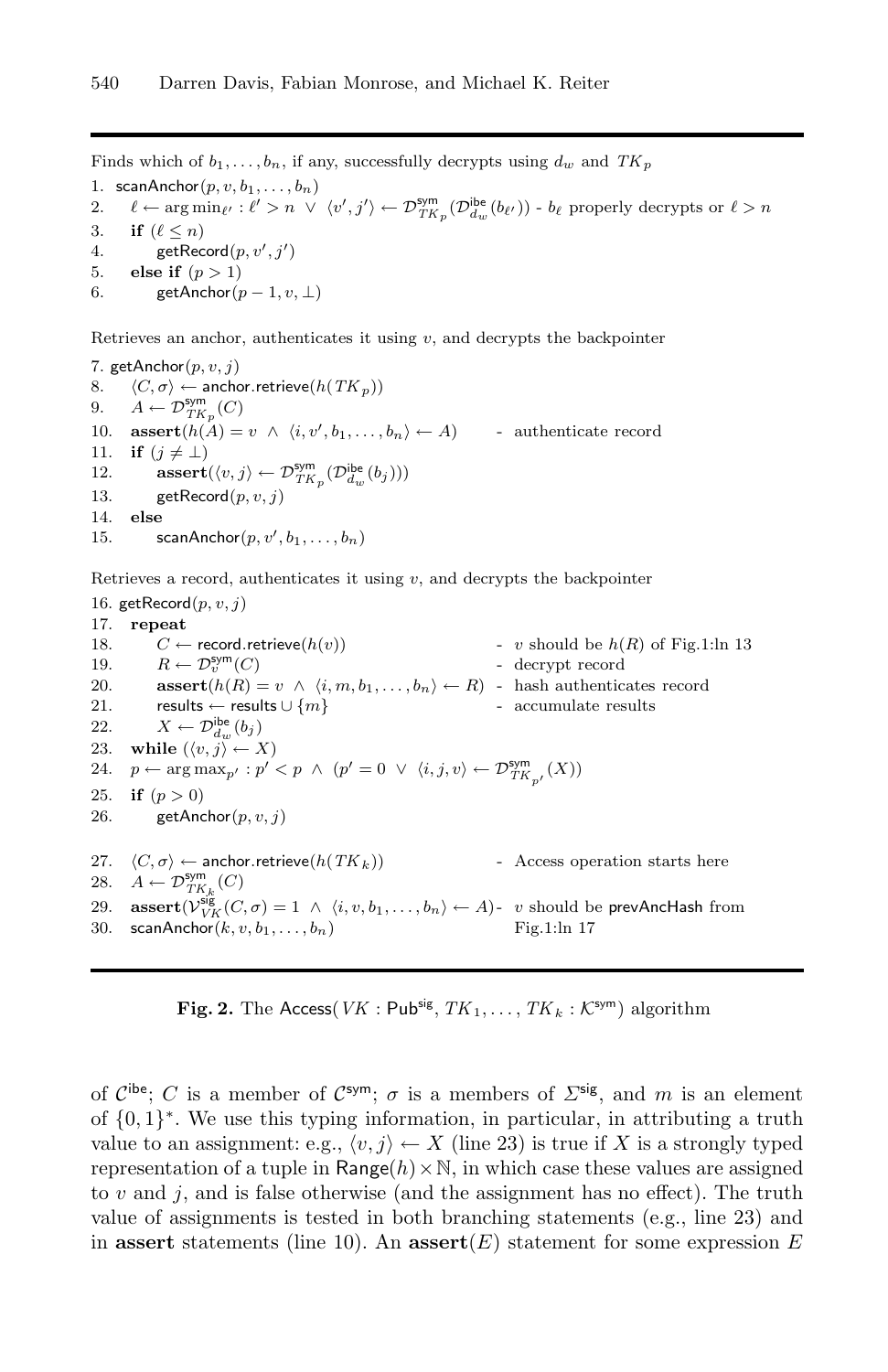aborts the Access operation immediately with a return value of tampered if  $E$ evaluates to false, and otherwise simply evaluates the expression E.

The Access operation starts by retrieving the anchor record associated with  $h(TK_k)$  (line 27). After decrypting it and authenticating its contents using *VK* (line 29), scanAnchor, is called to find if any backpointer in the anchor record properly decrypts using  $d_w$  and then  $TK_p$  (where  $p = k$  in this case). Line 2 in scanAnchor deserves explanation: this assigns to  $\ell$  the smallest value  $\ell'$  such that either backpointer  $b_{\ell'}$  properly decrypts to an element of  $\text{Range}(h) \times \mathbb{N}$ , in which case these values are assigned to  $\langle v', j' \rangle$ , or  $\ell' > n$ . If no backpointer properly decrypts (and so  $\ell' > n$ ), then the preceding anchor record is retrieved (line 6); otherwise the record to which the backpointer "points" to is retrieved.

The getAnchor and getRecord functions are shown in lines 7–15 and 16–26, respectively; both are straightforward in light of the log construction in Figure 1. Briefly, getAnchor is provided an authenticator  $v$  for the anchor to be retrieved, the index p for the key  $TK_p$  under which it should decrypt, and optionally an index j for the backpointer  $b_j$  it contains that is encrypted under w (and  $TK_p$ ). So, getRecord retrieves the anchor record using  $h(TK_p)$  (line 8), decrypts it using  $TK_p$  (line 9) and authenticates it using v (line 10), and then either calls scanAnchor to scan the record or, if an index  $j$  is provided, then  $b_j$  is decrypted and getRecord invoked.

Similarly, getRecord accepts an authenticator and decryption key v for a log record to be retrieved, and an index j for the backpointer it contains that is encrypted under  $w$ . This function loops to repeatedly retrieve (line 18), decrypt (line 19), and authenticate (line 20) a record. The contents  $m$  are added to a results set (line 21) and then  $b_i$  is decrypted. If this decryption is an element of Range(h)  $\times$  N, then this backpointer points to another log record, and in that case, the loop is re-entered. Otherwise, the backpointer points to an anchor record and the backpointer is decrypted with  $TK_{p'}$  (line 24) and the getAnchor is called to retrieve the corresponding record.

The recursive calls that comprise the Access function cease when the value p reaches  $p = 1$ ; see lines 5 and 25. At this point, all calls return and results is returned from Access.

## **5 Security**

In this section we informally justify the claim that these protocols implement Requirements 1–4. Proofs will be provided in the full version of this paper.

*Liveness.* Recall that Access returns tampered only when the expression E in an  $\operatorname{assert}(E)$  evaluates to false. Liveness can be confirmed through inspection of Figures 1 and 2 to determine that if  $Access(T, W)$  is executed by an honest investigator before the machine is compromised, then it will not return tampered.

*Soundness.* Soundness requires, intuitively, that an attacker who compromises the server is unable to undetectably insert new records into the log, or alter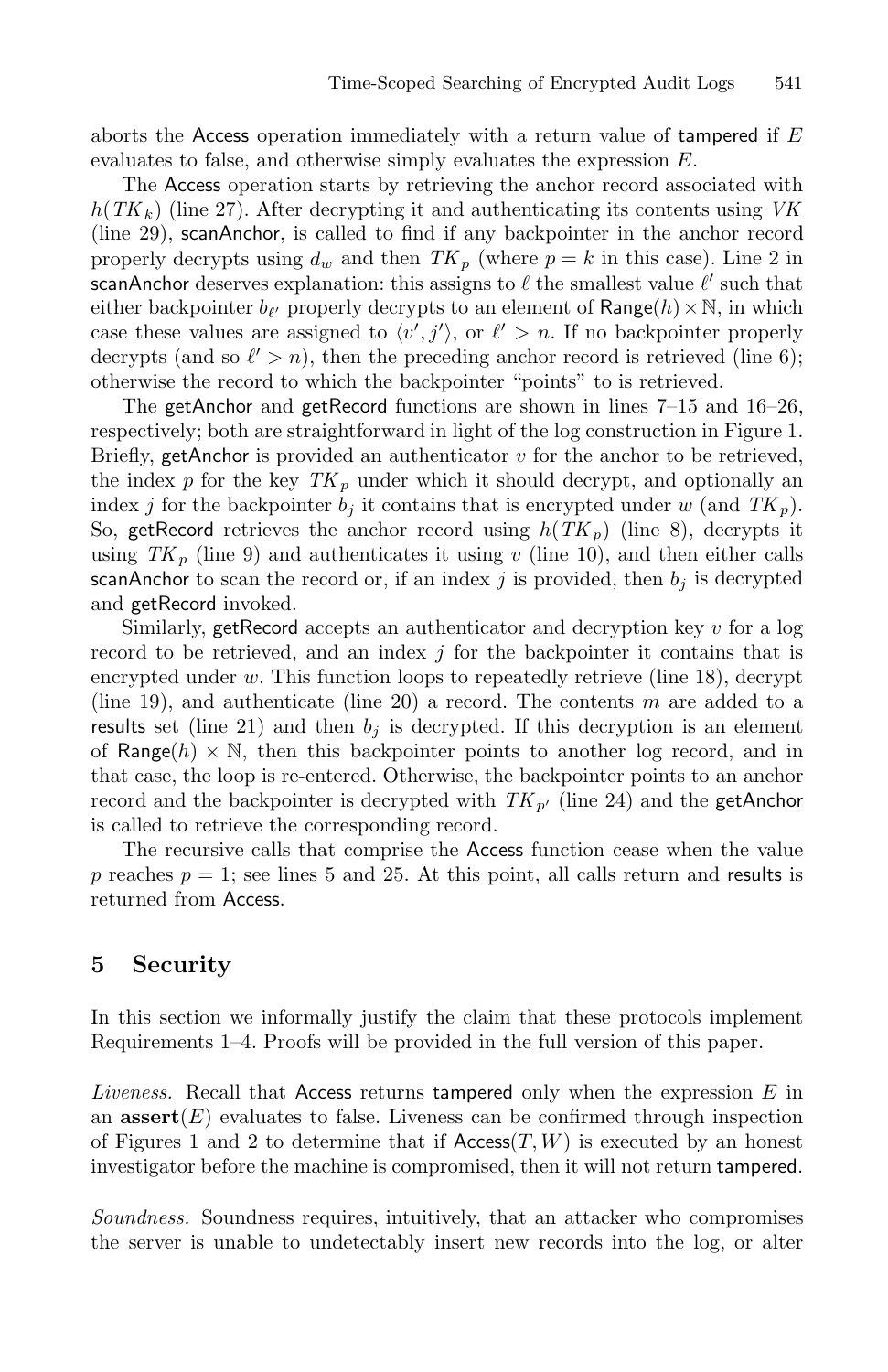records in the log, for any time period in  $T = [p_1, p_k]$  (i.e., the searched interval), where time period  $p_k$  is completed by the time the compromise occurs. Recall that  $p_k$  is terminated with a call to AnchorIt, where an authentication key  $AK$ for time period  $p_k$  is used to digitally sign the anchor record (Figure 1, line 24). At that point, *AK* should be deleted from the server (not shown in Figure 1), and so will not be available to the attacker after compromising the server. Since the investigator is provided the public key *VK* corresponding to *AK* with which to authenticate the first record she retrieves (see Figure 2, line 29), the attacker is unable to forge this record. Moreover, every log or anchor record retrieved provides a value  $v \in \text{Range}(h)$  with which the next record retrieved is authenticated; see Figure 2, lines 10, 20. Via this chaining, the attacker is precluded from inserting log records undetectably (with overwhelming probability).

*Completeness.* Completeness requires that an attacker who compromises the server is unable to undetectably delete records from the log for any time period in  $T = [p_1, p_k]$ , where time period  $p_k$  is already completed by the time the compromise occurs. This reasoning proceeds similarly to that for soundness, noting that each record retrieved is authenticated using information from the previous record. This chaining ensures that any gaps in the chain will be detected (with overwhelming probability).

*Privacy.* Privacy is the most subtle of the properties. Informally, we are required to show that the only records an investigator is able to retrieve from a noncompromised server are match( $\cup_i T_i, \cup_i W_i$ ). We assume here that the only means the investigator has for retrieving records is the anchor.retrieve and record.retrieve interfaces utilized in Figure 2.

Informally, in order to retrieve an anchor record, it is necessary for the investigator to know  $h(TK)$  for the corresponding time key  $TK$ . This can be obtained only by obtaining *TK* directly from Alice; time keys or hashes thereof appear nowhere in the contents of log records (except as encryption keys, but since IND-CCA security implies security against key recovery attacks, the time key or its hash is not leaked by the ciphertexts). As such, if the investigator can retrieve  $h(TK)$  from the server, then  $TK \in \bigcup_i T_i$ . Similarly, to retrieve a log record, the investigator must know  $h(h(R))$  for the log record R. In this case, the value  $h(R)$  does appear in log records, specifically in backpointers, but always appears encrypted by a word  $w$  that characterizes it (Figure 1, line 12). These backpointers, in turn, are included in log records or anchor records (Figure 1, lines 9, 17), and by a simple inductive argument, it is possible to argue (informally) that any log record that can be retrieved requires knowledge of both  $d_w$ for a word w that characterizes it, and the time key *TK* for the time period in which it was written.

A formal proof of this property requires substantially greater care and rigor, of course. In particular, it requires us to model h as a random oracle  $[2]$ , since its outputs are used as encryption keys for records (Figure 1, line 13). In addition, since h returns a unique value per input, it is essential that no two records  $R$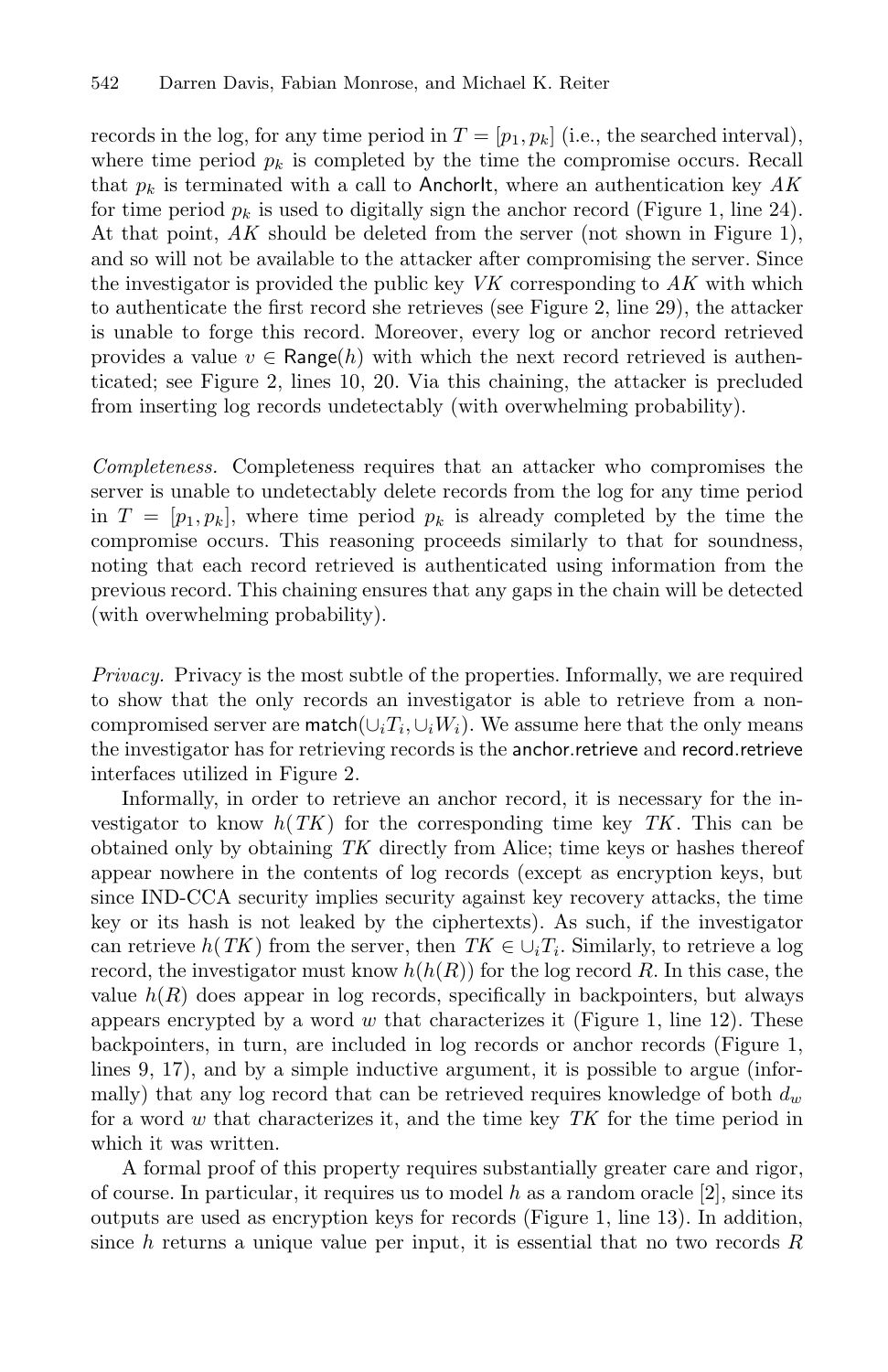be the same, though this is assured since each record  $R$  includes backpointers, themselves ciphertexts generated by a randomized encryption algorithm.

We note that our requirements in Section 2 impose no limits on the information leaked to the adversary who compromises the server, except where this information might permit the attacker to compromise Soundness or Completeness. That said, certain steps in our protocols (e.g., encrypting the records containing message  $m$ ) are taken for privacy versus this adversary, and indeed our protocol successfully hides information about log records written in time period *before* that in which the compromise occurs. Records written before the compromise, but within the same time period in which the compromise occurs, are not afforded the same protection.

## **6 Experimental Evaluation**

In this section we evaluate the performance of our proposed technique for searching encrypted audit logs. All experiments were performed on a dual 1.3 GHz G4 server with 1 GB of memory. 128-bit AES was used for symmetric operations, 160-bit SHA-1 as our hash function, and DSA [8] with a 1024 bit modulus and 160 bit secrets for the digital signature operations. A 512-bit prime and a subgroup of size 160 bits was used for IBE operations [14].

Performance was evaluated by replaying Snort [6] IDS events recorded on a server over a period spanning several months. The events in the log occur in bursts, with half occurring in a 10 day span. During the observed period, approximately 27,000 alerts were recorded and includes attacks from nearly 1700 distinct IP addresses, with roughly 500 of these IPs involved in more than 10 alerts. On average, records were described by 6 keywords and the encrypted log required 62.5 MB of storage.

Unfortunately, due to its bursty nature, the Snort log is not as diverse as one would expect, and not well suited for testing the average case performance. To address this, we evaluated the performance characteristics on a synthetic log with characteristics similar to that of the Snort log. The synthetic log contains 30,000 entries timed with an exponential distribution. The expected elapsed time between records was set to 15 minutes, resulting in a log that spans roughly 11 months. To closely approximate the Snort log, records are described with an average of 5 keywords that include one of 10 random attack types, one of 500 randomly chosen IP addresses, keyword ALL, and keywords that appear with known probabilities.

To evaluate the efficiency of our approach we experimented with searches on both the real and synthetic logs. These searches span the entire log, and for a fair comparison to [17], we assume that summary blocks occur once per time zone. For the synthetic log, searches are performed for keywords occurring with varying probability. The left-hand side of Figure 3 depicts the results of searches averaged over 100 randomly generated logs. The results show that when searching for keywords that appears infrequently, our technique incurs significantly less performance penalty than that of [17]. For example, if the search keyword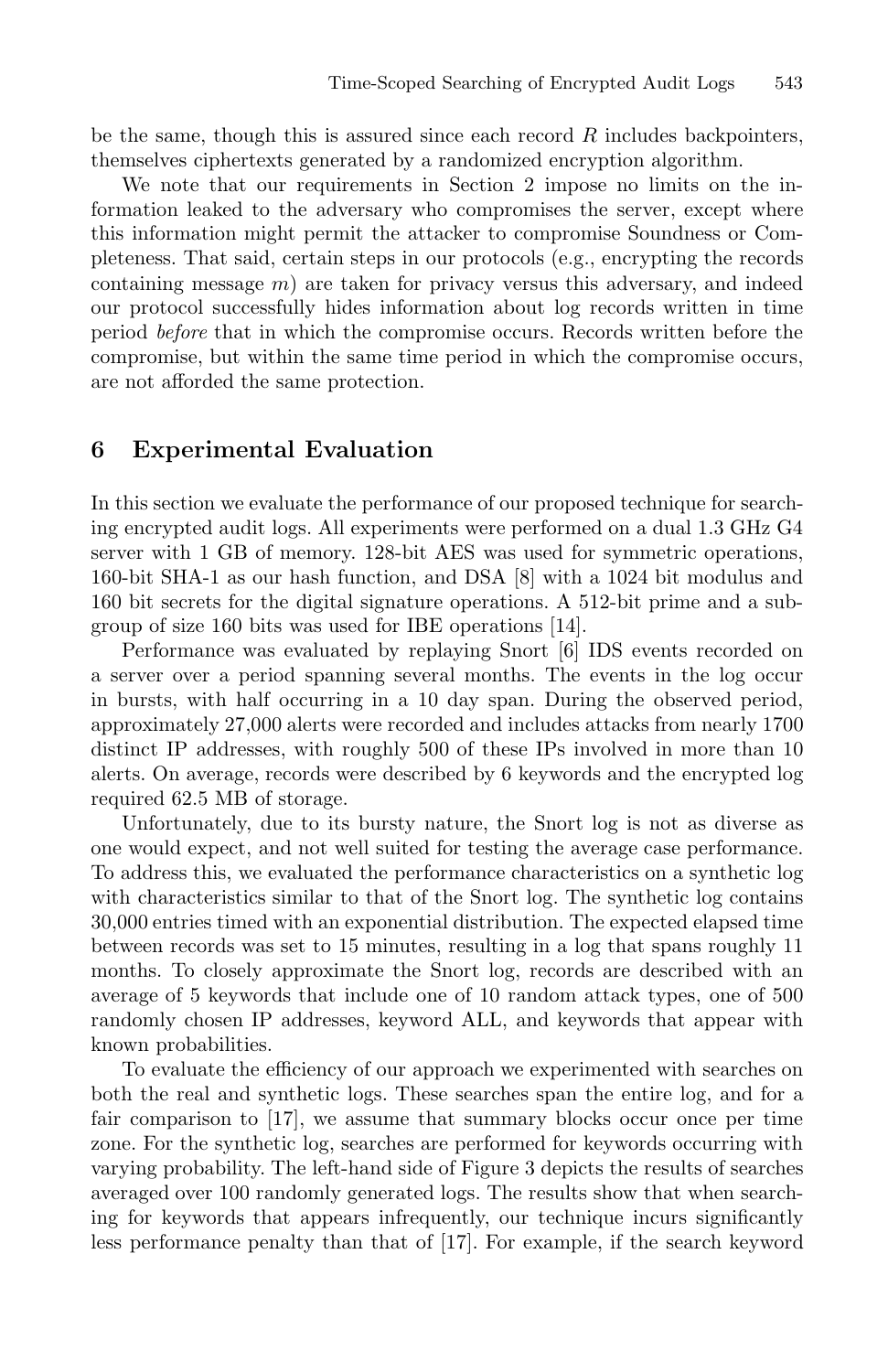occurred within 5% of the records in the log, our technique results in roughly 10 times fewer IBE decryptions than the enhanced index scheme of [17]. Moreover, if the keyword being searched appears in less than  $1\%$  of the records (e.g, an IP address), our approach requires roughly forty times less operations than the enhanced scheme of [17].



**Fig. 3.** Incurred IBE decryptions as a function of the keyword frequency. (Left) Searching on the synthetic logs averaged across 100 runs. (Right) Searching on the Snort log

To see why this is the case, let  $e$  denote the number of entries in the log,  $b$ the number of log entries per block, u the average number of distinct keywords in a block, and k the number of log records that are related to a keyword  $w$ . To perform a search for  $w$  using the scheme of [17] an investigator must retrieve  $O(e/b + k)$  log records and perform  $O(u \cdot \frac{e}{b})$  IBE decryptions. In practice, since most useful searches are for infrequently occurring keywords then  $e/b \gg k$ , which means that there are many distinct keywords in each block and so  $u > b$ . Hence, the number of records retrieved (and associated IBE operations to be performed) becomes proportional to the total number of records  $(e)$ , rather than the number of *matching* records, k. By contrast, our scheme is similar in performance to that of [17] up until the first matching record is found, after which the number of retrieved records and IBE decryptions are both  $O(k)$ .

Similar performance improvements were observed for searches on the Snort log (shown in the right-hand side of Figure 3). There, each point depicts the average number of IBE decryptions required to separately search for each keyword that appears in the specified percent of records.

## **References**

- 1. M. Bellare, A. Desai, E. Jokipii, and P. Rogaway. A Concrete Security Treatment of Symmetric Encryption: Analysis of the DES Modes of Operation. In *Proceedings of the* 38th *Symposium on Foundations of Computer Science*, 1997.
- 2. M. Bellare and P. Rogaway. Random oracles are practical: A Paradigm for Designing Efficient Protocols. In 1st *ACM Conference on Computer and Communications Security*, pages 62–73, November 1993.